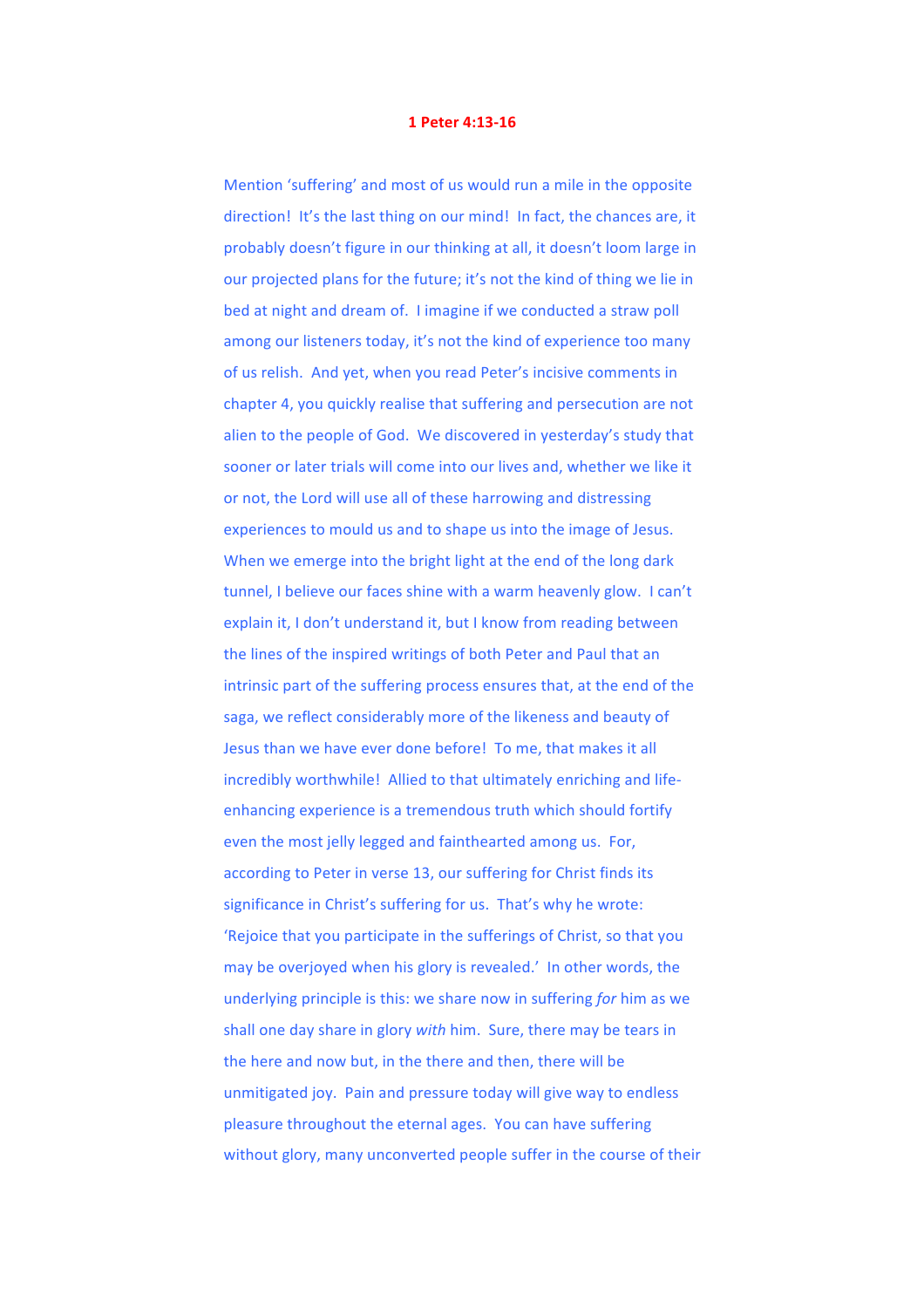lives, but, they have no lasting glory; if that's what you can have, let me tell you one thing you cannot have, you can never have glory without suffering! That's what Peter says right here in verse 13, that's what James says in 1:12 of his epistle, that's what Paul says a bit further back in Romans 8:18. I must say, I am quite intrigued with the phrase 'the sufferings of Christ.' This whole issue means so much to Peter for he saw so much of what Jesus experienced; in 5:1 he reminds us that he was a witness of the sufferings of Christ and so, even with the passing of time, the events of Gethsemane and Calvary are still comparatively fresh in his memory. He not only testifies to the events of that hugely significant few days but he also writes about their meaning. He summed it up quite succinctly in 3:18 when he said that Christ, the righteous one, suffered for us, the unrighteous, to bring us to God. The fact that bad things often happen to good people is an enigma which is honestly handled in the word of God. Having said that, it can only be adequately understood when we submit to the sovereignty of God in every situation and, that surely implies, the key to the mystery of the suffering of the Lord's people is rooted in the incomprehensible mystery of the suffering of Jesus. As someone has said: 'In the wonder of God's design, it was his purpose that Christ should suffer for us, and by his suffering, save us.' He goes on to say, 'Knowing his suffering for us, we may rejoice when God wills that we should suffer for him.' It is true that we cannot add to his atoning sufferings, for as Peter himself says in 2:24, he bore our sins in his own body on the tree. Yet, there is a very real sense that when we suffer as Christians we are actually sharing in the sufferings of Christ. As Edmund Clowney says in his excellent commentary: 'Made righteous by him, we suffer as the righteous with him.' If we take Paul's words in Philippians 3:10 on board, this adds a whole new dimension to the meaning of fellowship, it's an intensely relational exercise, it's a positive sharing with Christ by following in his footsteps. You see, it is as we suffer for Christ that we are inextricably linked to Christ! That fact alone should be enough to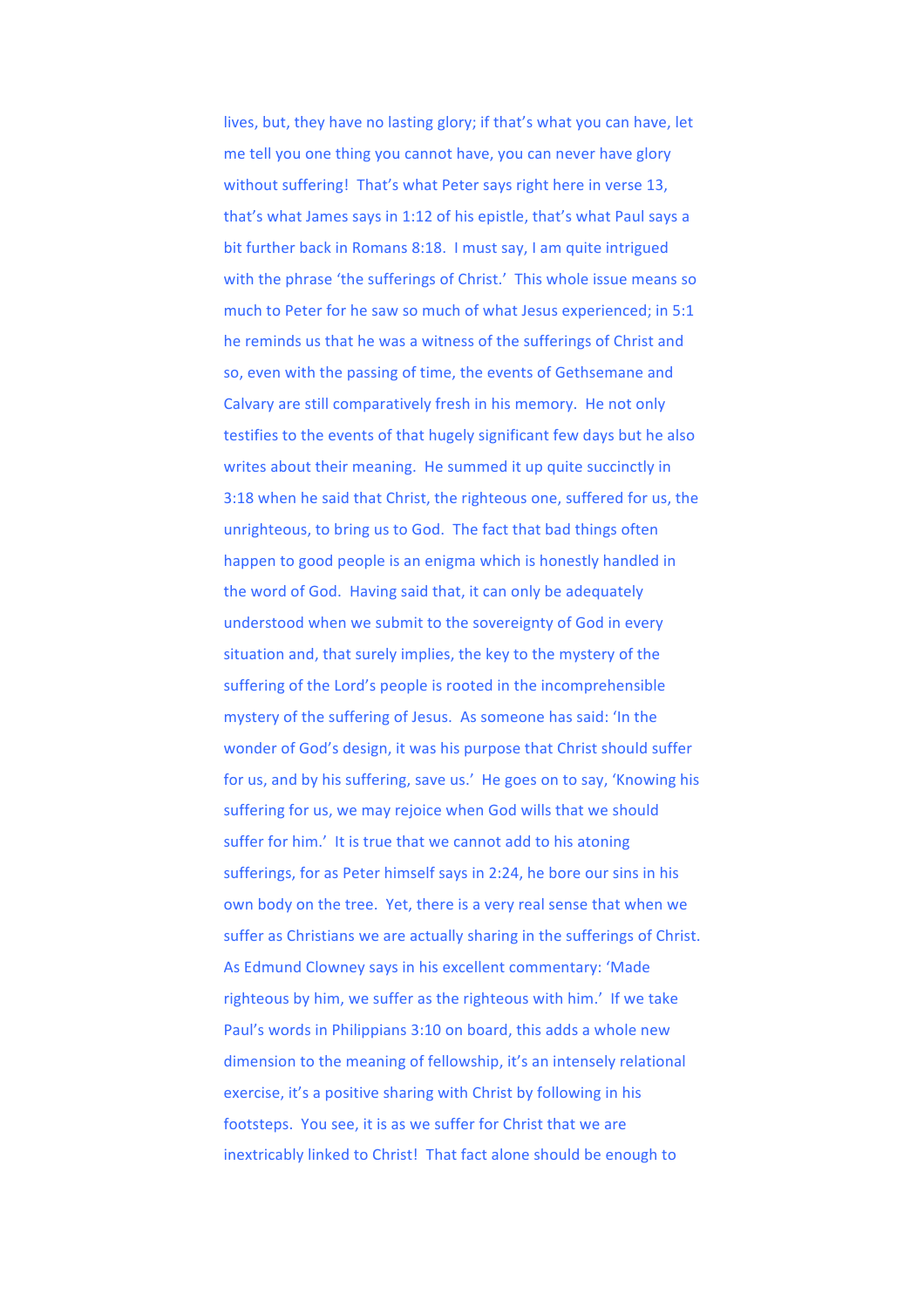stimulate the chords of joy and praise to resonate from our hearts. It really is a wonderful privilege for us to be found in this special role of suffering for him that we should be thrilled that he counts us worthy to do it. We rejoice, not because we are going through a tough time, but because of what he is doing in our lives at this time of sifting. I realise it's hard to visualise such a response when you're not in the thick of it right now, it's also extremely difficult to come to terms with this kind of mindset, but there is nothing strange or sinister about it, it's what kept Jesus going! We read he stayed the course, he endured the cross, because of 'the joy that was set before him.' That's what enables us to hang in there, that's what helps us to hang on a little while longer, it's the prospect of what awaits us at the end of the journey. Suffering, in that context, is definitely not seen as an ominous threat nor is it a dark cloud hovering over our lives, it is more a promise that we can stand upon! And when we cling to that promise, when we claim it and personalise it and make it our very own, then we have so much to look forward to, the future is bright, the garden is rosy, the sun is shining, the prospect is exhilarating because 'his glory is revealed'. That's what Peter suggests at the end of verse 13. You see, suffering and glory are twin truths that are woven into the fabric of Peter's first epistle. Your next door neighbour, the man living across the street, he believes that the absence of suffering means glory, but the Christian's outlook is radically different, the believer sees it from a totally different perspective, he has an altogether different slant on it. What we need to understand is this: God is not going to replace suffering with glory; rather he will transform suffering into glory. Jesus, in John 16:20-22, used the illustration of a woman giving birth. The same baby that caused the woman enormous pain also gave the new mother a feeling of indescribable and unsurpassed joy! You see, the pain was transformed into sheer joy by the birth of the little one. The unthinkable agony is eclipsed when it turns into a cause for celebration! The same idea is reflected by the psalmist David when he writes: 'weeping may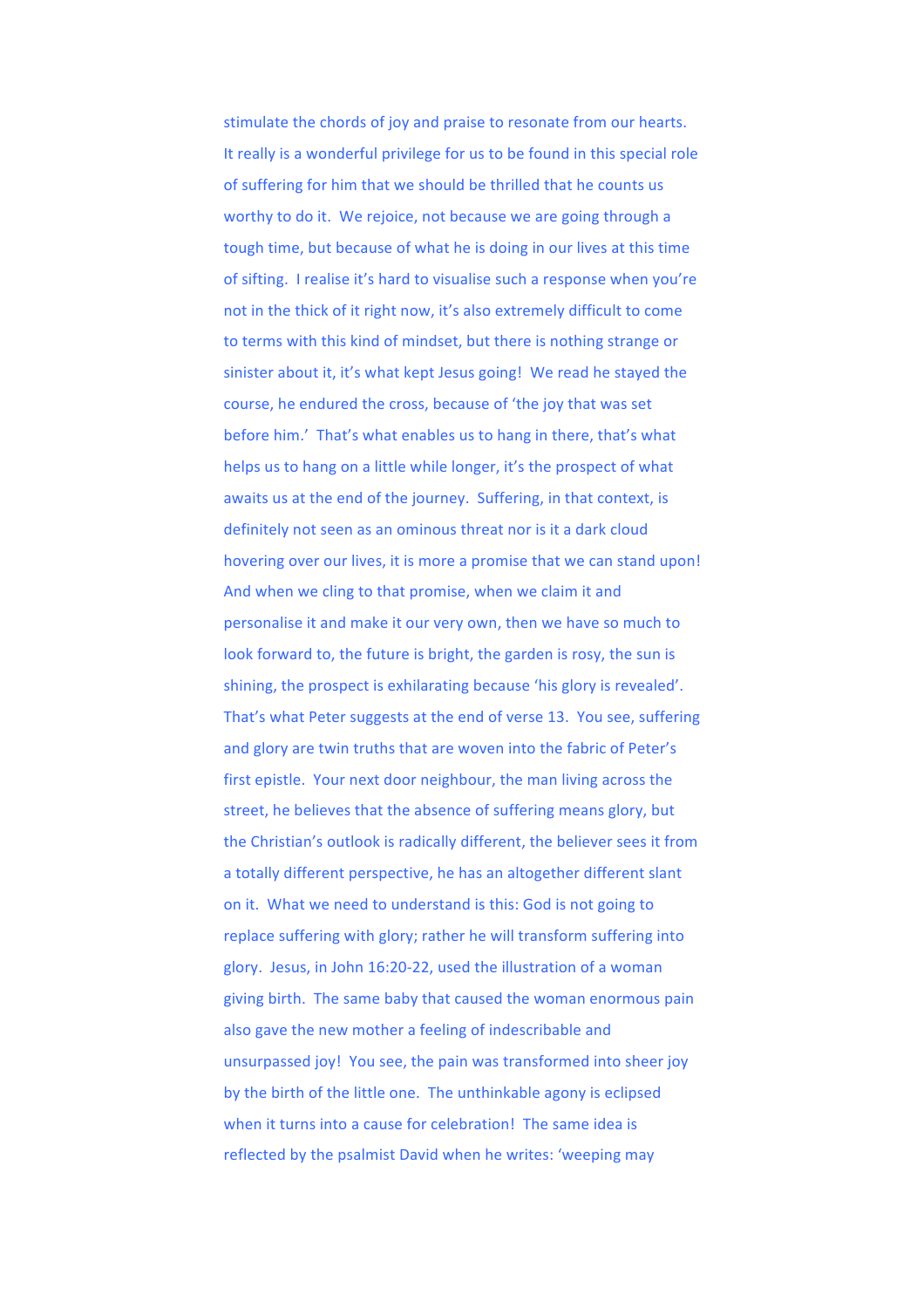endure for a night but joy comes in the morning.' It's what Warren Wiersbe calls 'postponed pleasure'. It's the old story, isn't it, we pay a price today in order to have some enjoyments in the future. That is true of the athlete as he finely hones his skills so that on the big day he will be able to perform to his optimum; it's no less true of the young person starting out in the world of music, there will be seemingly endless hours of theory and practice to absorb but it will be worth it when they take their final bow at the end of a highly acclaimed concert performance! So, I think you will appreciate, this principle is found in most areas of personal development and it is no different for the Christian in his pursuit of Christ likeness. One day our suffering will be transformed into glory and, what a day, what a glorious day that will be! By the same token, suffering prepares us for glory for it helps us to see life in perspective. In our times of severe trial when we feel we are being kicked around like a football, we see that the most important thing for us is to put Christ first in our lives and to live for the glory of God. That means, by the time we reach home we will be a purified people and we will be overjoyed when, with our own eyes, we see the King in all his impeccable beauty.

Here's a mouth-watering promise in verse 14 where Peter has a special word for all those who are being barracked because of their faith in Jesus: 'If you are insulted because of the name of Christ, you are blessed, for the Spirit of glory and of God rests on you.' Now, human nature being what it is, that's not always how we see it when we're on the receiving end of a mouthful of verbal abuse. At that point, we don't feel blessed, far from it! More often than not, we feel the 'cringe' factor coming on, we sometimes wish the ground would open and swallow us up, we are prone to paranoia when we sense we are being singled out for special attention, we feel cornered and maybe even exposed and vulnerable as well, we feel threatened and so our rapid reaction instincts set in and we end up with a siege mentality; we don't like being got at, it's as simple as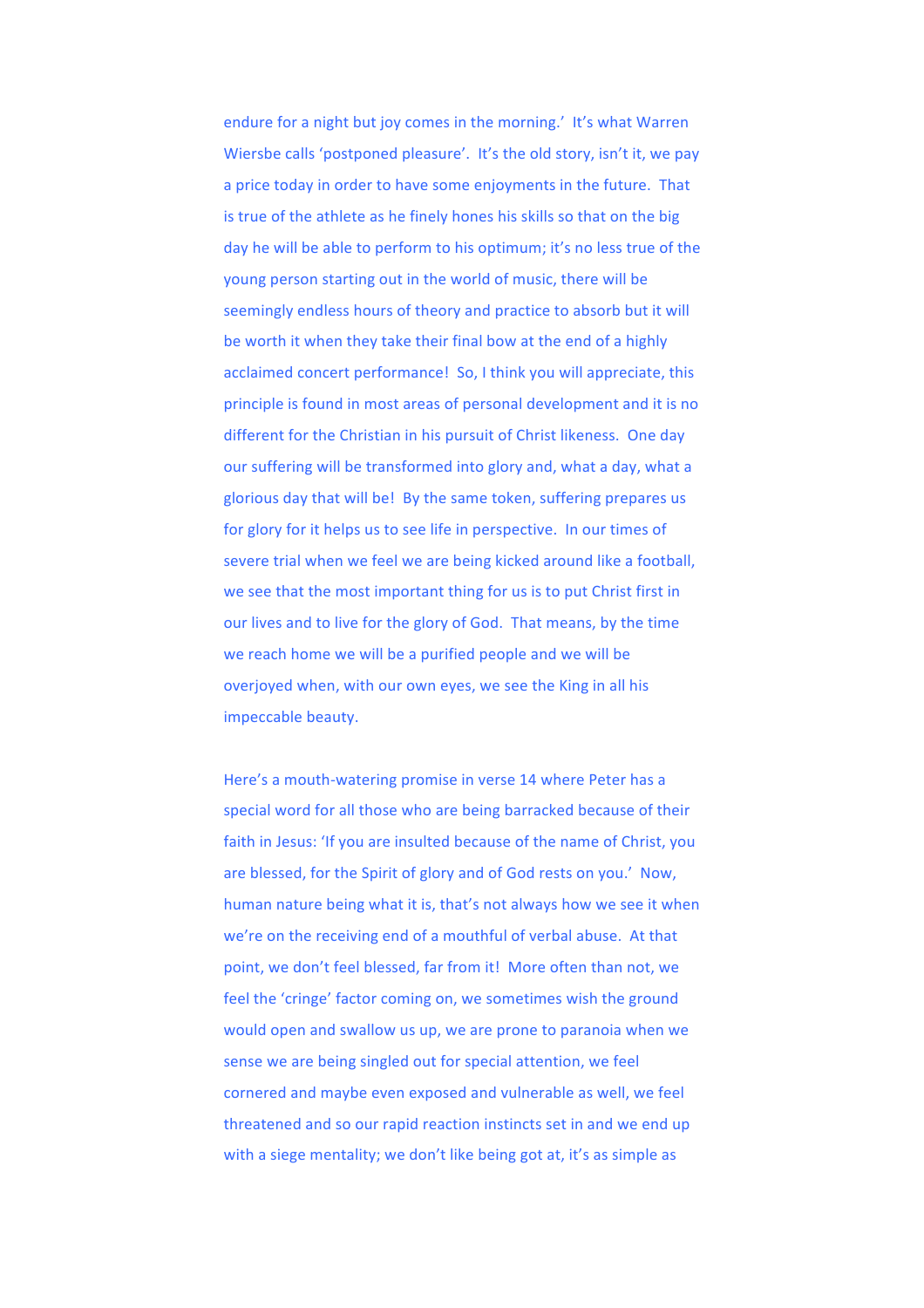that! But, that is where Peter urges us to look at the hassles and hurts of this life from a totally different perspective. The old adage is as true in the third millennium as it was in the first: 'sticks and stones may break my bones but names will never hurt me!' It doesn't matter what they say to us, it doesn't matter what they shout at us, it doesn't matter what vulgar or blasphemous comments they make in our hearing, it doesn't matter how they vilify us, they can insult us all they like and they can do it from now till the cows come home, the inescapable fact remains, they are only hurting themselves in the long run; and, so far as we are concerned. we feel the pain of it but, with the enabling of God's grace, we are able to handle it, we are able to take it on the chin and, in so doing, we are wonderfully blessed. In the cold light of day, the reality is, we can't expect any better treatment, this is what they did to the Lord Jesus when he was here on planet earth, and he warned us on more than one occasion, it would happen to us as well. Such verbal tongue lashings are par for the course! It's no big deal, they are the ones who are losing out, they are the ones who are missing out, we are the ones who are destined for the throne and for glory! When we are on the receiving end of somebody venting their spleen, somebody bent on taking it out on us because we love the Lord Jesus, then, says Peter, it is at such times that the Holy Spirit draws near to us, he administers strength, he dispenses grace, and he provides an abiding presence of God's glory. I was captivated by the comments of one Bible teacher when he wrote: 'Suffering for Christ leads to glory and tastes of glory; it also gives glory to God.' You see, when we as believers suffer because we are Christians, our Father in heaven is glorified. Polycarp was the Bishop of Smyrna about the middle of the second century. He was arrested for his faith and threatened with death if he did not recant. 'Eighty and six years have I served Jesus,' the saintly bishop replied, 'and he never did me any harm. How can I blaspheme my King and my Saviour?' 'I have respect for your age,' said the Roman officer. 'Simply say, "Away with the atheists!" and you will be set free.' By 'the atheists'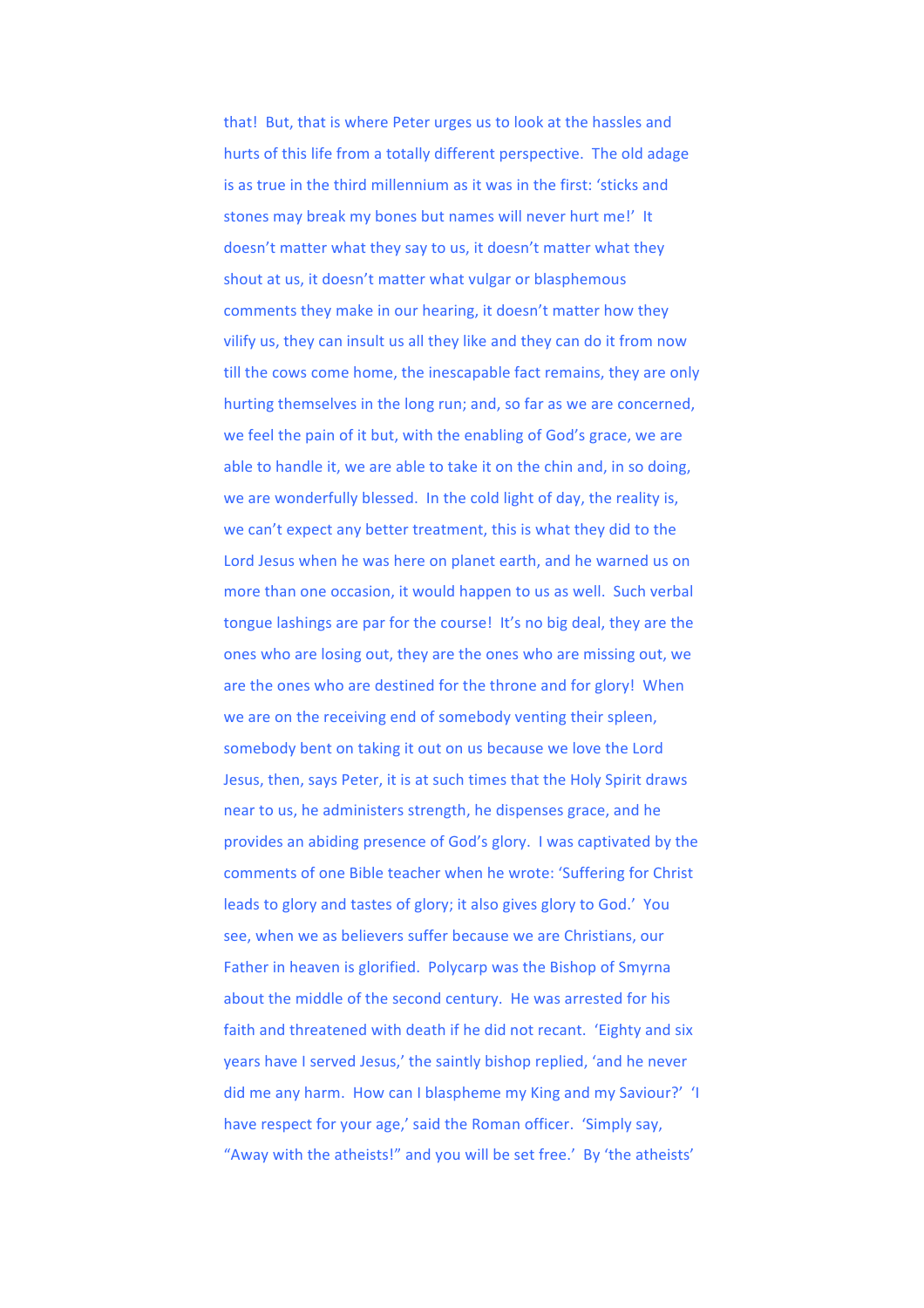he meant the Christians who would not acknowledge that Caesar was 'lord'. The old man thought for a moment, he lifted his index finger and pointed to the baying crowd of Roman pagans surrounding him, and he said: 'Away with the atheists!' The inevitable was not postponed, the sentence was immediate, Polycarp was burned at the stake, in his martyrdom he brought glory to the name of the Lord Jesus Christ. It's one thing to find yourself enmeshed in some trial through no fault of your own, as in verse 14, if you are caught in the crossfire you can't do much about that except duck and keep your head down; it's quite a different matter when you bring it all on yourself and that's the can of worms which Peter opens in verse 15! Peter has been around long enough to realise that some folks have only themselves to blame for what happens to them, and so we read: 'If you suffer, it should not be as a murderer or thief or any other kind of criminal, or even as a meddler.' How true it is, if you want to play around with fire, you'll end up getting badly burned, and when that happens, there's no ground gained in blaming someone else! The plain fact is, it was self inflicted. If you want to sow to the wind you will reap the whirlwind, you find that allusion back in Hosea 8:7. Sometimes we deserve the treatment we're getting, we have walked into it with our eyes wide open, and you know as well as I do, it catches up with us sooner or later, there is always a payback day; we deserve the punishment or the loneliness, the brokenness and pain. Stuart Briscoe sums it up well when he writes: 'Christians are rather superb at doing stupid things and then spiritualising them and getting great glory out of them.' Well, it seems to me, Peter sticks a pin in this balloon immediately! The fact of the matter is: if we engage in some illegal activity, there will be legal consequences; if we engage in immorality there will be moral consequences; and if we engage in improper activities we may well produce societal displeasure. Peter's inclusion of those who murder, those who steal, and those who engage in criminal acts, they are not the issue; we have no problem understanding his comments with regard to them. We can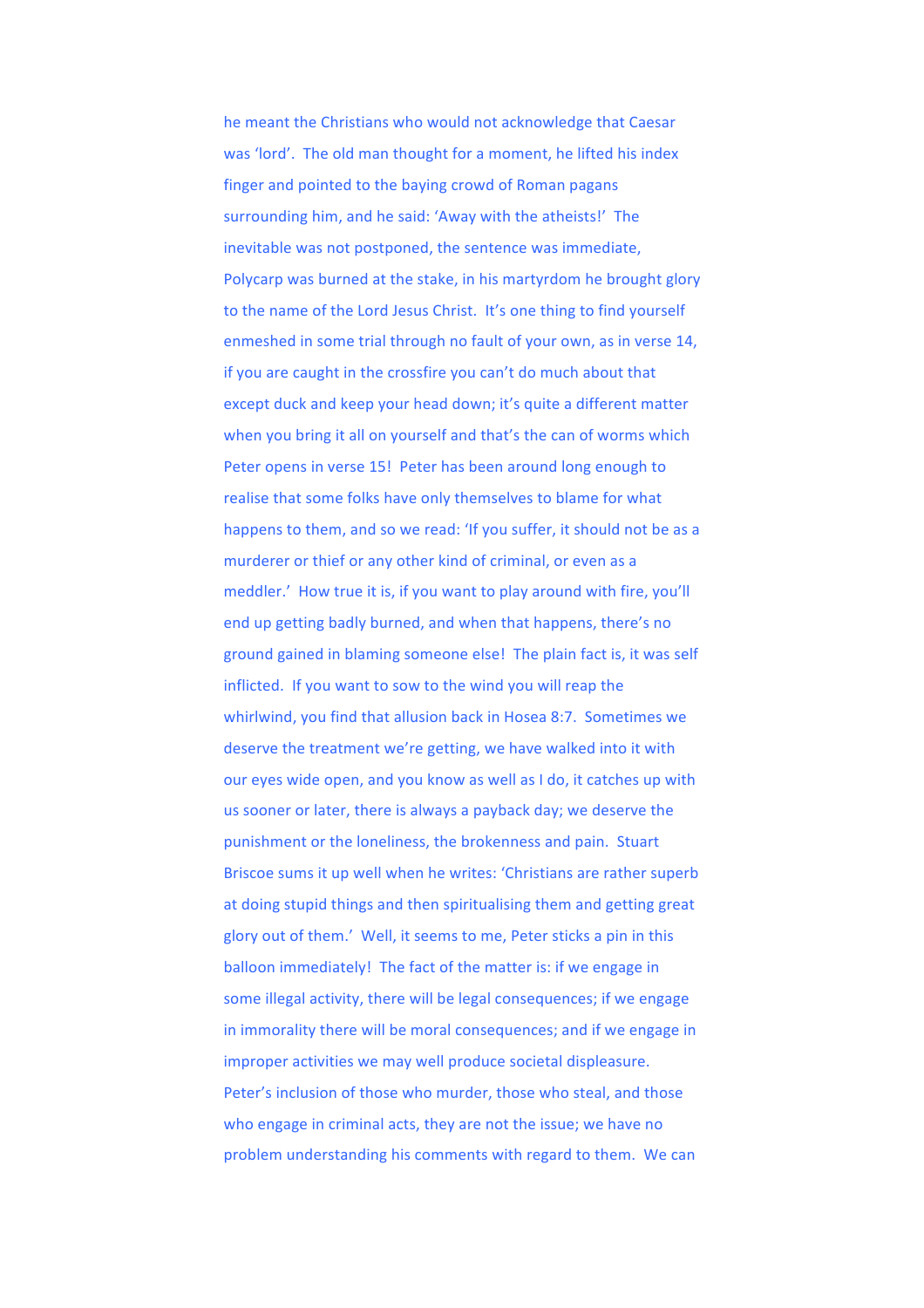summarise it like this: let's be sure we are suffering because we are Christians and not because we are criminals! It's when Peter takes it a step further and includes the person who meddles that most of us feel the ouch in our minds! This is a fascinating word in the Greek which actually conveys the idea of someone watching over other people's affairs, or, to put it in modern speak, it's when someone sticks their nose into your personal affairs! It's the busybody interfering mentality. I suppose, if we stick our noses in somebody's affairs we have to be prepared to take the consequences, the chances are, we will end up with a bloody nose! And, quite frankly, we deserve it! When that happens, there's no point in trying to spiritualise it, there's no point in adopting the persecution complex mindset and presenting yourself to all and sundry as a victim of pagan fury! If that's what happens to you, don't blame other people, and certainly, don't blame God; the truth is, you have only yourself to blame and no matter what high moral ground you take, you can't wriggle your way out of it! I believe Chuck Swindoll hits the nail on the head when he concludes that 'suffering the consequence of being a busybody brings no one applause or affirmation, only a whirlwind of anguish.' The final verse that we are putting the spotlight on in today's study is verse 16 where Peter says: 'however, if you suffer as a Christian, do not be ashamed, but praise God that you bear that name.' The gist of what Peter has been saying so far is: number one, there is nothing strange about fiery trials, they are inevitable, they are par for the course; number two, there is nothing sentimental about the sufferings of Christ, they were atoning, they were real; number three, there is nothing surprising about being insulted, we have to expect them, if we are not on the receiving end we should maybe wonder why; number four, there is nothing spiritual about suffering for wrongdoing, if you stick your finger in the fire you'll get burned, it's the law of cause and effect; and here in verse 16, there is nothing shameful about being a Christian! In fact, in the best sense of the word, we have something to be proud of, we are sons and daughters of the King of